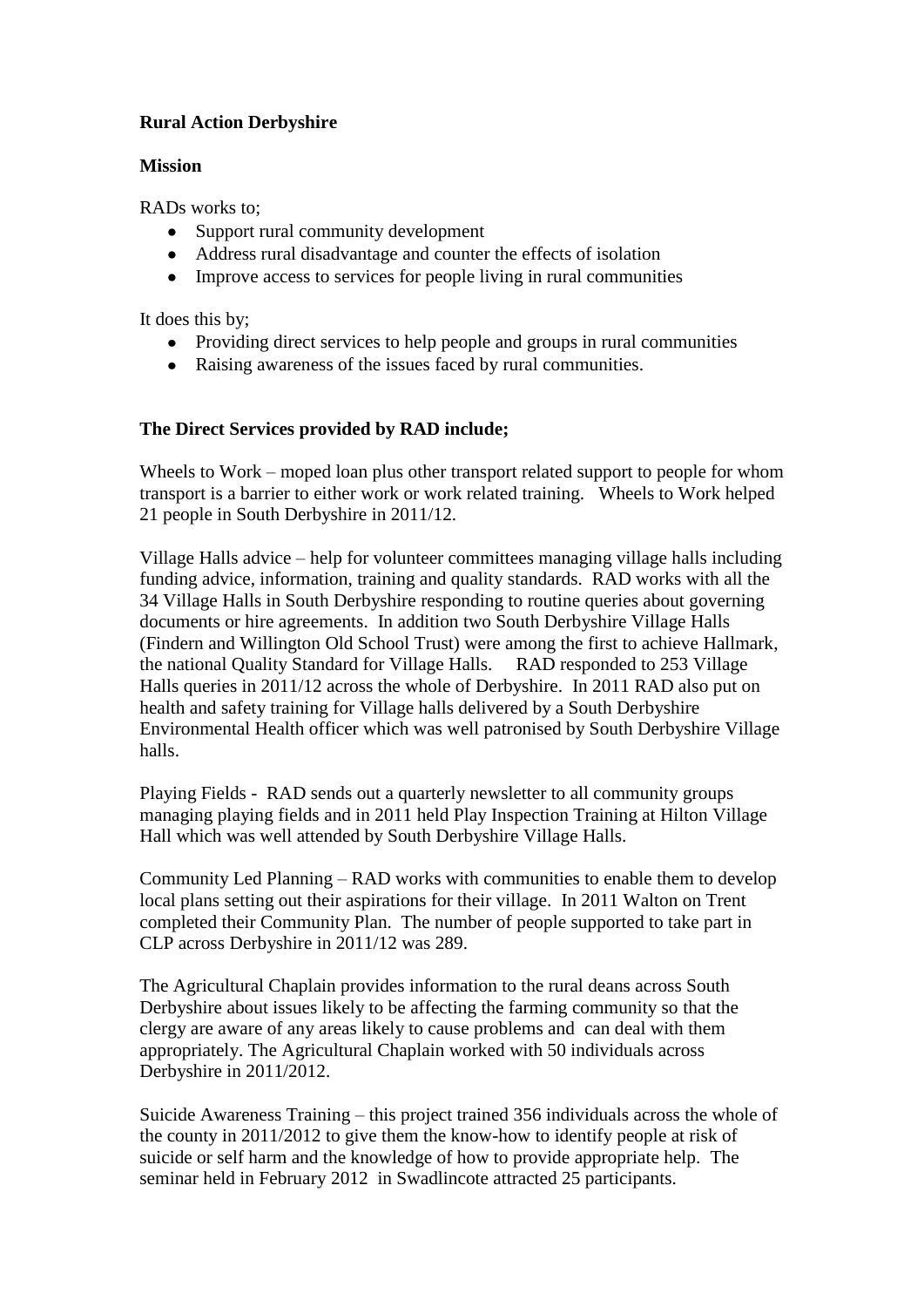The most recent of RAD's projects – the Oil Buying scheme has signed up residents from South Derbyshire who are off-gas grid in Chellaston, Foston, Melbourne, Twyford and Smisby. This scheme uses the power of collective purchasing to achieve savings for the scheme members and reduce fuel poverty. The scheme currently has 221 members.

### **Raising Awareness**

RAD seeks to do this through partnership working for example;

Financial Inclusion Derbyshire – RAD is the lead agency for this multi-agency partnership which includes agencies from the public, private and voluntary sector. The partnership is currently refreshing the Financial Inclusion Strategy for the County and held two conferences in 2012 to consult with a wide range of agencies.

Strategic Partnerships and other multi – agency networks, RAD participates in Derbyshire Partnership Forum, District Local Strategic Partnerships and the Rural Forum.

3D – RAD is the lead agency for Third Sector Support for Derbyshire (3D) – which brings the VCS infrastructure agencies together to work collectively to improve support to front line voluntary and community sector groups. A recent success was the TLI (Transforming Local Infrastructure) bid which secured £374K to improve the sustainability of the sector to be delivered by 10 local agencies including South Derbyshire CVS.

## **Fit with the SDDC Corporate Plan.**

Sustainable Growth and Opportunity – Wheels to Work enables people to become and remain economically active.

Safe and Secure – both the Suicide Awareness Training and the Agricultural Chaplaincy work to help people improve their health and stay safe.

#### **Fit with the Sustainable Community Strategy**

Healthier Communities – see the RAD work on Suicide Awareness and Agricultural Chaplaincy. The Oil Buying scheme also helps people to be able to afford to heat their home adequately – this was recognised by the Dept of Health which awarded the scheme Warm Homes Healthy People Funding in 2011/12. Financial exclusion also has a direct impact on people's health and the work of FID aims to address this issue.

Vibrant Communities and Sustainable Community Development - The RAD work in supporting Village Halls, Playing Field Committees and Community Led Planning all contribute to creating and sustaining communities that are engaged in shaping their own futures.